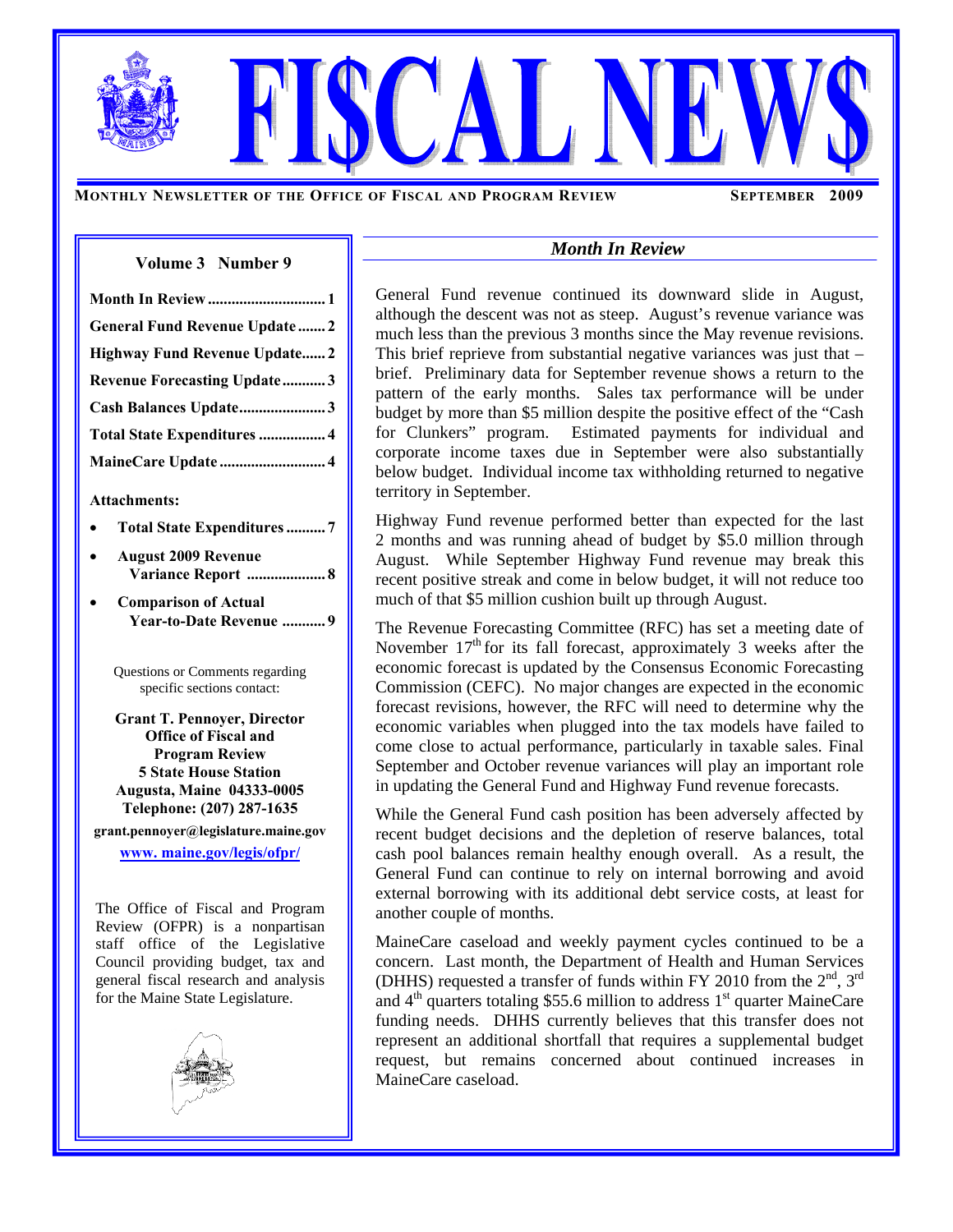| Total General Fund Revenue - FY 2010 (\$'s in Millions) |         |         |         |          |            |           |  |  |  |  |  |
|---------------------------------------------------------|---------|---------|---------|----------|------------|-----------|--|--|--|--|--|
|                                                         | Budget  | Actual  | Var.    | % Var.   | Prior Year | % Growth  |  |  |  |  |  |
| August                                                  | \$54.4  | \$51.0  | (\$3.4) | $-6.2\%$ | \$61.9     | $-17.6\%$ |  |  |  |  |  |
| <b>FYTD</b>                                             | \$288.7 | \$274.4 | \$14.2) | $-4.9\%$ | \$309.2    | $-11.2%$  |  |  |  |  |  |

*General Fund Revenue Update* 

General Fund revenue was under budget by \$3.4 million in August increasing the negative variance for the first 2 months of FY 2010 to \$14.2 million or 4.9%. General Fund revenue fell by 11.2% during the first 2 months of FY 2010 compared to the same period in FY 2009.

The negative variance in August was less than those of the previous 3 months, but August budgeted revenue may have been distorted by the offset or reversal of FY 2009 year-end revenue accruals. While sales tax collections appeared to be much closer to budget than in recent months, the monthly distribution may have been understated by as much as \$8 million in August as a result of the calculation of the accrual offset. The lower budgeted amount in August also distorts other monthly budgeted amounts to create a timing issue within the fiscal year. July taxable sales (August revenue) still declined by 8.7% compared to last July. Despite the nice weather in August and the temporary boost to automobile sales from the "Cash for Clunkers" program, September sales tax collections appear to be under budget by more than \$5 million.

Negative variances also continued in the Individual Income Tax category. While income tax withholding was just slightly over budget in August, for the first 2 months of FY 2010 it remained roughly \$5.0 million under budget. September is a critical month for gauging the health of individual income tax collections as estimated payments are due on September  $15<sup>th</sup>$ . Preliminary data suggests that both the individual income tax and corporate income tax collections have fallen substantially below projections in September.

A new problem area arose in August with Cigarette and Tobacco Tax collections coming in under budget by \$2.1 million. However, in aggregate excluding sales and individual income taxes, General Fund revenue categories have been performing well relative to budget. If only the sales and income tax collections represented a much smaller portion of total General Fund collections, there would not be much cause for concern.

### *Highway Fund Revenue Update*

| Total Highway Fund Revenue - FY 2010 (\$'s in Millions) |               |        |       |        |            |          |  |  |  |  |
|---------------------------------------------------------|---------------|--------|-------|--------|------------|----------|--|--|--|--|
|                                                         | <b>Budget</b> | Actual | Var.  | % Var. | Prior Year | % Growth |  |  |  |  |
| August                                                  | \$6.1         | \$8.0  | \$2.0 | 32.4%  | \$6.9      | 16.6%    |  |  |  |  |
| <b>FYTD</b>                                             | \$31.1        | \$36.1 | \$5.0 | 16.1%  | \$32.      | 12.5%    |  |  |  |  |

Highway Fund revenue was above budget by \$2.0 million or 32.4% in August, increasing the positive variance for the first 2 months of FY 2010 to \$5.0 million (16.1%) with a 12.5% positive growth rate compared to the same period in FY 2009.

Fuel taxes for the first 2 months grew by 17.7% compared with the same period last year. This growth was related to legislative changes to fuel tax rates effective July 1, 2009 including the treatment of gasoline with 10% ethanol and indexing based on 3.8% inflation in 2008. Like the sales tax, some of the \$3.3 million positive variance in the Fuel Taxes category is the result of a distortion caused by the calculation of the FY 2009 year-end revenue accrual

that erroneously lowered budgeted revenue in August. September fuel tax collections bear this out and will fall below projections, but not enough to eliminate too much of the \$4.6 million positive variance in fuel tax collections through August.

August motor vehicle fee revenue collections were well under budget, but this was due to a timing issue in the monthly distribution. This category remained over budget for the first 2 months of FY 2010. Some of this positive variance may also reflect a temporary increase in activity from the "Cash for Clunkers" program. September preliminary revenue data indicates that this category will likely fall below projections — no longer buoyed by the "Cash for Clunkers" program.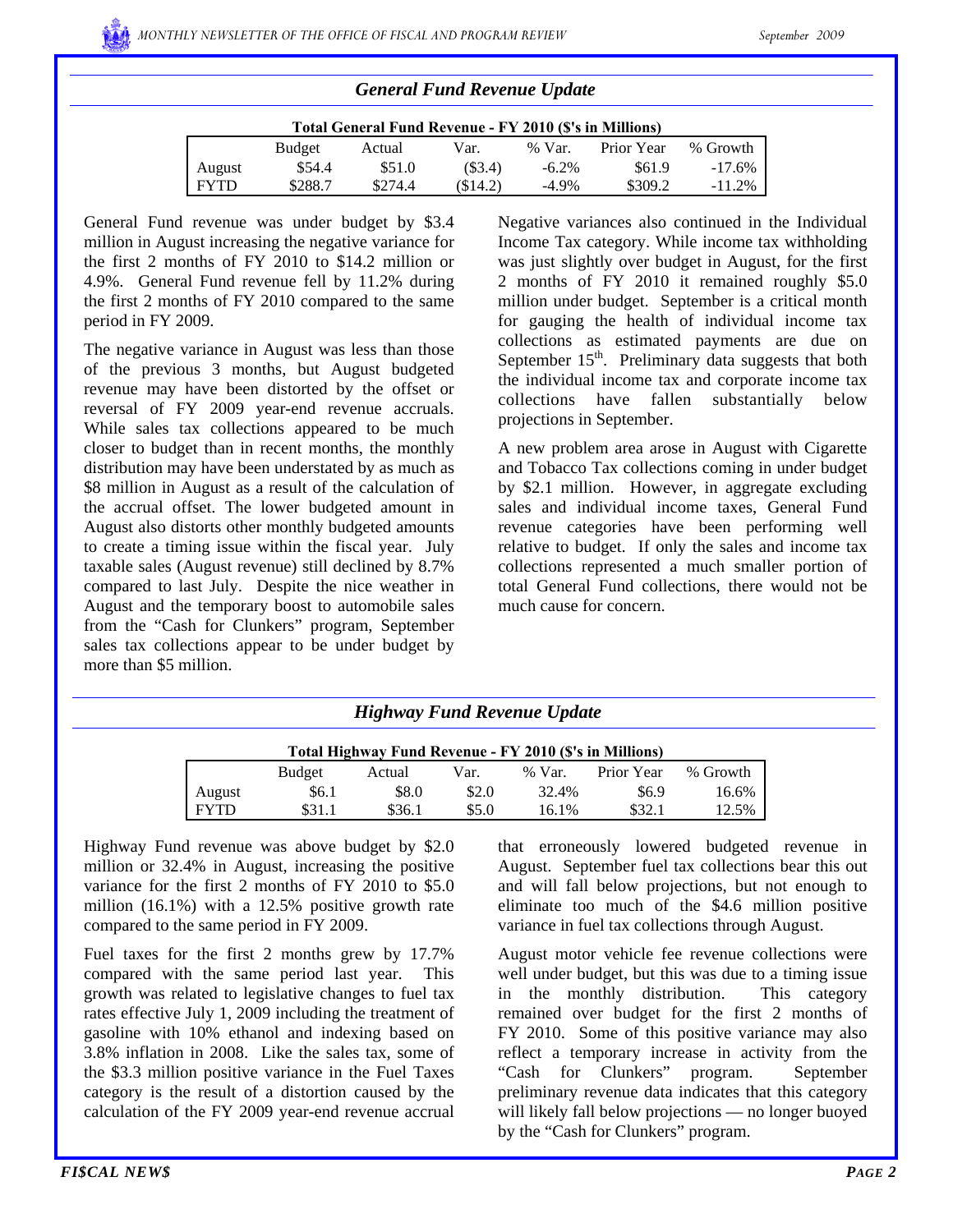# *Revenue Forecasting Update*

The Consensus Economic Forecasting Commission (CEFC) and the Revenue Forecasting Committee (RFC) have set their schedules for the fall forecast to produce a revised revenue forecast by the December 1st statutory deadline. The CEFC will meet on Monday, October 26<sup>th</sup> at 9:30AM. The RFC will meet on Tuesday, November  $17<sup>th</sup>$  at 10:00AM. Both meetings will be in the Appropriations Committee Room, Room 228 of the State House and will be broadcast over the internet (see the Legislature's Audio web page under Special Programming).

The volatility in the national forecasts has abated since the November 2008 and April 2009 forecasts, and most economic forecasts are suggesting that the national recession ended in August. Given this more stable economic forecasting environment, we are not expecting major changes in the economic forecast when the CEFC meets in late October. For the most part, the major economic variables are tracking fairly well with the current forecast. The difficult task will fall to the RFC to figure out why the current tax models have not been coming closer to actual experience, primarily in the area of taxable sales, using the current economic variables.

# *Cash Balances Update*

Presented below is a summary of the State's average cash balances in August 2009 compared to August 2008. Despite poor General Fund revenue performances over the last 2 months and the use of virtually all reserves, the State has not yet had to implement any external borrowing. Some variances on the expenditure side, largely school subsidy payments, have partially offset the effect of the negative revenue variances. The average balance for the total cash pool in August was \$37.9 million below August 2008 and more than \$200 million below August's 2001 to 2008 historical average of \$631.8 million. Internal borrowing to shore up the General

Fund was \$147.3 million more than last August. This largely reflects the reduction of reserve balances which were \$163.8 million below August 2008.

Dirigo Health Fund's cash position declined further in August dropping to -\$23.9 million, which was offset by a FY 2010 \$25 million cash advance from the General Fund. Dirigo Health is projecting that the Fund's cash position will begin to turn around beginning in September with the implementation of the new revenue source. There are some concerns about levels of participation that will need to be watched over the next few months.

| <b>Summary of Treasurer's Cash Pool</b> |          |           |  |  |  |  |  |  |
|-----------------------------------------|----------|-----------|--|--|--|--|--|--|
| <b>August Average Daily Balances</b>    |          |           |  |  |  |  |  |  |
| <b>Millions of S's</b>                  |          |           |  |  |  |  |  |  |
|                                         | 2008     | 2009      |  |  |  |  |  |  |
| General Fund (GF) Total                 | \$27.6   | \$38.5    |  |  |  |  |  |  |
| General Fund (GF) Detail:               |          |           |  |  |  |  |  |  |
| <b>Budget Stabilization Fund</b>        | \$123.4  | \$0.2     |  |  |  |  |  |  |
| <b>Reserve for Operating Capital</b>    | \$40.6   | \$0.0     |  |  |  |  |  |  |
| <b>Tax Anticipation Notes</b>           | \$0.0    | \$0.0     |  |  |  |  |  |  |
| Internal Borrowing                      | \$48.4   | \$195.6   |  |  |  |  |  |  |
| Other General Fund Cash                 | \$184.8  | (\$157.4) |  |  |  |  |  |  |
| Other Spec. Rev. - Interest to GF       | \$104.1  | \$1.5     |  |  |  |  |  |  |
| Other State Funds - Interest to GF      | (\$15.6) | (\$14.4)  |  |  |  |  |  |  |
| Highway Fund                            | \$12.9   | \$20.7    |  |  |  |  |  |  |
| Other Spec. Rev. - Retaining Interest   | \$77.5   | \$35.0    |  |  |  |  |  |  |
| <b>Other State Funds</b>                | \$178.6  | \$255.1   |  |  |  |  |  |  |
| <b>Independent Agency Funds</b>         | \$79.0   | \$89.9    |  |  |  |  |  |  |
| <b>Total Cash Pool</b>                  | \$464.1  | \$426.2   |  |  |  |  |  |  |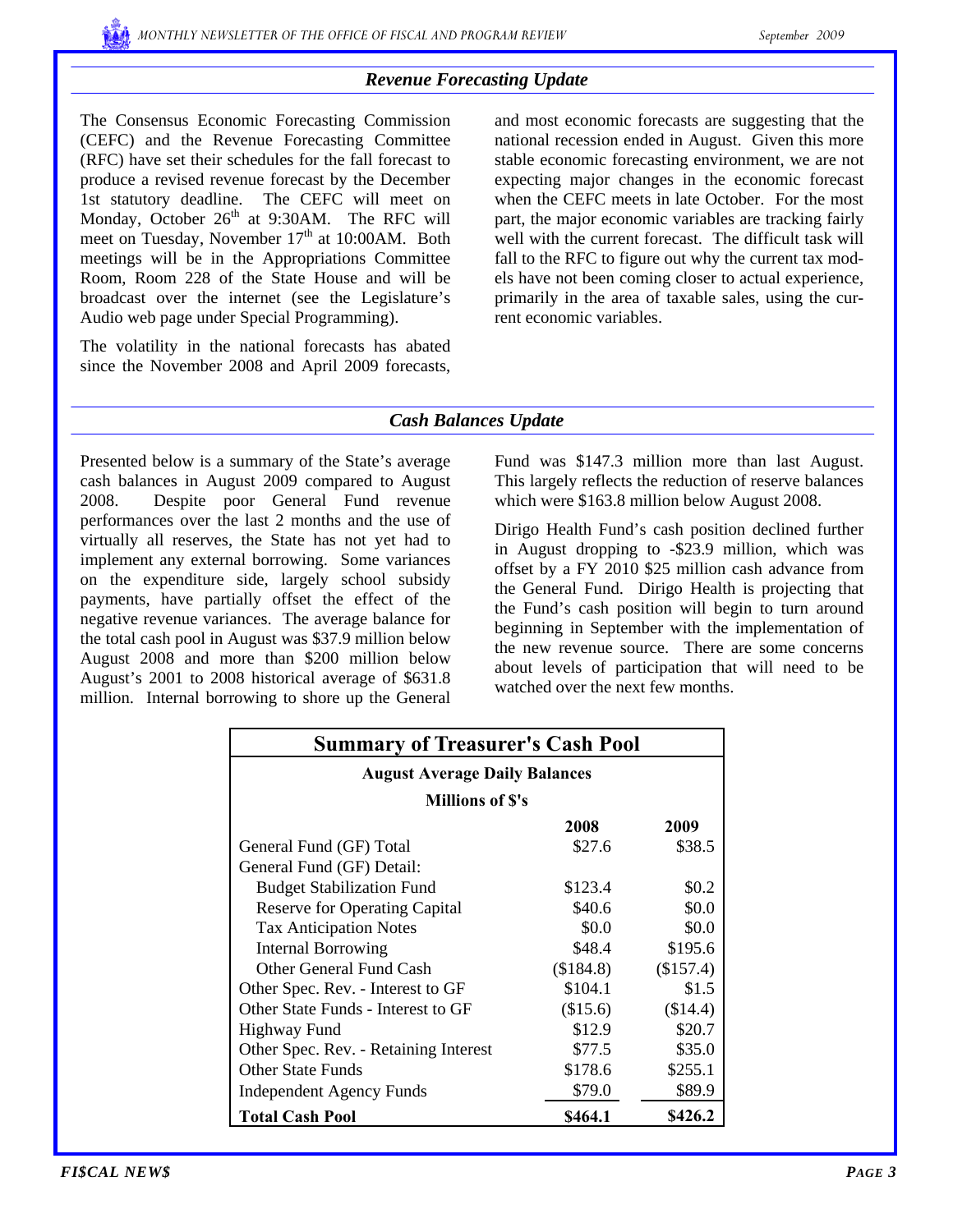

## *Total State Expenditures*

With the close of FY 2009, the Office of Fiscal and Program Review has updated its analysis of total state expenditures. This analysis and additional information is available on the office's web page at: http://www.maine.gov/legis/ofpr/total\_state\_budget/ index.htm. The table and graph attachments on page 7 show that despite reductions of expenditures for the General Fund and the Highway Fund, total state expenditures overall grew by 9.4% in FY 2009 to \$7,533.3 million. After declines in FY 2007 and FY 2008, Federal Funds rebounded and grew by 27.3% in FY 2009 due primarily to American

Recovery and Reinvestment Act of 2009 (ARRA) stimulus funds, which totaled \$240.5 million in FY 2009 (Note: these ARRA expenditures represent only the amounts that were expended through the State's accounting system). Other State Funds as a category grew by 12.2% in FY 2009. In the Other State Funds category, the largest contributor to this growth was expenditures from the Employment Security Trust Fund, which grew by \$100.2 million or 81.5% in FY 2009. Other Special Revenue Funds (dedicated revenue accounts) also showed significant growth in FY 2009 increasing by \$86.4 million or 11.7%.

### *MaineCare Update*

As summarized in the chart below the increase in average MaineCare weekly payment cycles that began in FY 2009 appears to have continued through Week 11 of FY 2010 (through September 11, 2009). The average of paid cycles for FY 2010 through Week 11 was \$43.3 million (state and federal). However, this average reflects the one-time delay of hospital and long term care facility MaineCare payments from FY 2009 to FY 2010 (as required in

PL 2009, c. 1, one week of hospital prospective interim payments of approximately \$7.3 million and three weeks of June 2009 private non-medical institution and nursing facility payments of approximately \$19.8 million were delayed until FY 2010 Cycle 1). After controlling for the impact of these additional payments in the first week of FY 2010, the average weekly cycle for FY 2010 through week 11 would be closer to \$41 million.

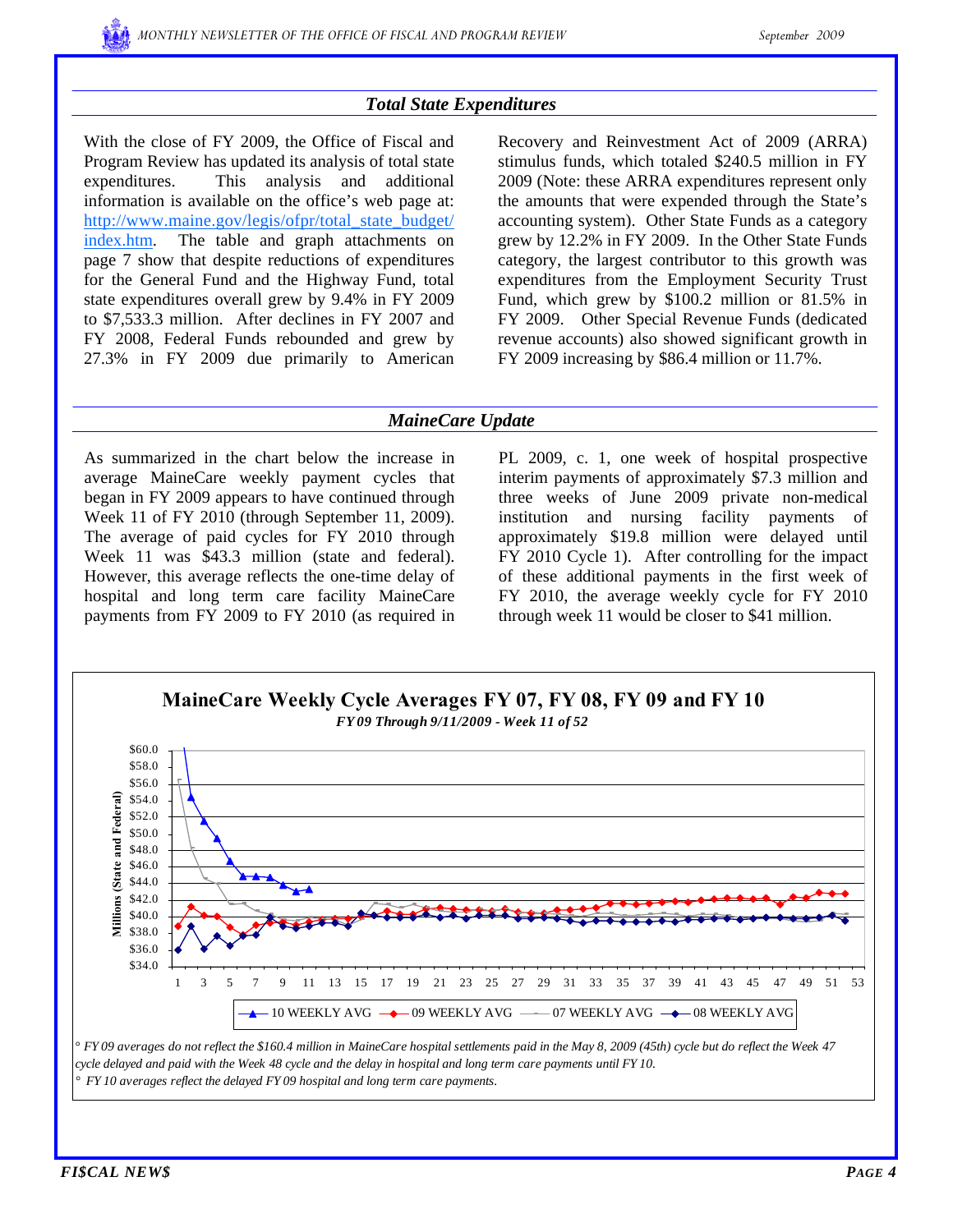# *MaineCare Update (continued)*

As referenced above, MaineCare cycle payments for FY 2009 included the payment of \$160.4 million (\$42.7 million General Fund) on May 8, 2009 and \$36.3 million (\$10 million General Fund) on June 12, 2009, for MaineCare hospital settlement payments to help complete payments under the terms of the October 11, 2006 agreement between Governor Baldacci and the Maine Hospital Association. The original agreement called for total payments of \$551 million over the 2008-2009 and 2010-2011 biennia

for MaineCare hospital settlement payments and prospective interim payment increases. The increase in the federal medical assistance percentage (FMAP) under the ARRA of 2009 should increase total payments for the second biennium from the \$278 million originally assume to over \$370 million. The General Fund portion of the agreement was assumed to be \$204 million, \$102 million in each biennium. The table below summarizes payments made to date under the agreement, and those that will be made as authorized under PL 2009.c. 213.

# **Hospital Agreement Payment Summary**

# **Paid Through the 123rd Legislature**

|              | General | All     |                                                                                                      |
|--------------|---------|---------|------------------------------------------------------------------------------------------------------|
|              | Fund    | Funds   |                                                                                                      |
|              | \$20.0  |         | \$54.3 Appropriated in PL 2007, c. 1, Part A for FY 2007 hospital settlement payments.               |
|              | \$18.4  | \$50.1  | FY 2007 General Fund year-end balances or "Cascade" under PL 2007 c.1 Part L.                        |
|              | \$9.6   | \$26.1  | From the certified balance of the \$30 million contingency appropriated in PL 2007, c. 1,<br>Part L. |
|              | \$9.4   |         | \$25.6 From FY 2008 baseline MaineCare budget payments.                                              |
|              | \$44.6  |         | \$124.3 FY 2008 General Fund year-end balances or "Cascade" (PL 2007, c. 240, Part MM).              |
| <b>Total</b> | \$102.0 | \$280.5 |                                                                                                      |
|              |         |         | <b>124th Legislature Authorized Payments</b>                                                         |

General Fund All Funds

# **Paid to Date**

\$45.0 \$169.0 As appropriated/allocated in PL 2009, c.213, Part QQQQ for FY 09 hospital settlements. \$10.0 \$37.6 As appropriated/allocated in PL 2009, c.213, Part QQQQ for FY 09 hospital settlements.

# **To be Paid (as appropriated)**

\$36.7 \$146.1 As appropriated/allocated in PL 2009, c.213, Part A for FY 10 hospital settlements.

\$5.0 \$19.8 PL 2009, c. 213 Part DD "Cascade" funds for hospital settlements - that not available in FY 09 "Cascade" will be eligible for any FY 10 "Cascade" funds.

**Total**  $1$  \$96.7 \$372.4

1 The original deal between the Governor and the Maine Hospital Association assumed \$102 million would be appropriated in the second biennium. While the appropriated amount here is less than the \$102 million assumed, enhanced federal matching under the ARRA of 2009 should increase total payments for the second biennium from the \$278 million originally assumed to over \$370 million.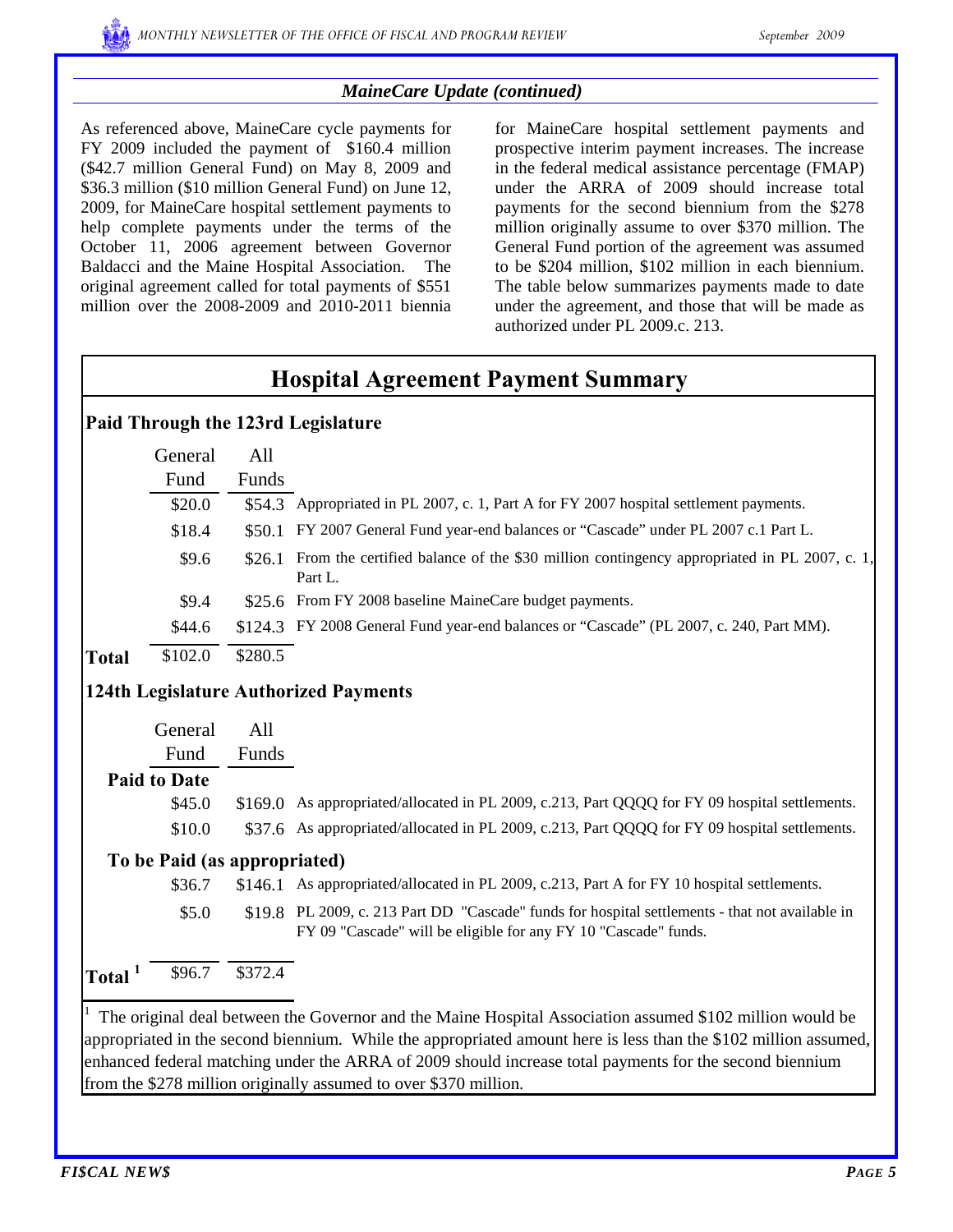# *MaineCare Update (continued)*

The table below summarizes recent trends in MaineCare caseload, focusing on the traditional Medicaid program (i.e., adults and children receiving financial benefits such as TANF and IV-E Foster Care; aged and disabled persons; and institutionalized persons) and expansions to eligibility made in recent years. While caseloads in the traditional categories have been trending up over this period, expansion populations other than the non-categorical waiver eligibles have remained relatively stable once fully implemented. The non-categorical waiver eligible population has fluctuated reflecting policy changes made to keep the waiver program within federal and state budgetary spending limits. The decline in 2009 non-categorical waiver caseload through April reflected enacted budget initiatives to cap spending on the waiver program at a level significantly below that allowed under the approved federal waiver.

Recently released August 2009 MaineCare caseload data show a continued significant increase in the "traditional Medicaid" enrollment category, with almost 10,000 people added this year – just over a 4.5% increase for this category. The August 2009 caseload data also show the significant increase in the non-categorical waiver population from 9,474 persons in April 2009 to 11,638 persons in June 2009, has now declined to 11,120 persons in August 2009. The April through June increases were the result of DHHS actions to open enrollment for non-categorical eligible adults currently on waiting lists, while the more recent stabilization and decrease reflect DHHS's decision to close the waiver program to new enrollment to keep spending for the waiver within capped amounts.

|                        | <b>MaineCare Caseload</b>      |                                              |                            |                                                            |                                                  |                                                             |              |  |  |  |  |  |
|------------------------|--------------------------------|----------------------------------------------|----------------------------|------------------------------------------------------------|--------------------------------------------------|-------------------------------------------------------------|--------------|--|--|--|--|--|
| Month                  | <b>Traditional</b><br>Medicaid | <b>SCHIP</b><br>Medicaid<br><b>Expansion</b> | <b>SCHIP</b><br>"Cub Care" | Medicaid<br><b>Expansion</b><br>Parents $\leq$<br>150% FPL | Non-<br>Categorical<br>Adults $\leq$<br>100% FPL | Medicaid<br><b>Expansion</b><br>Parents >150%<br><b>FPL</b> | <b>Total</b> |  |  |  |  |  |
| 2002 Avg.              | 174,962                        | 8.597                                        | 4,209                      | 13,756                                                     | 1,349                                            | $\overline{0}$                                              | 202,873      |  |  |  |  |  |
| 2003 Avg.              | 195,664                        | 8,142                                        | 4,734                      | 14,019                                                     | 14,738                                           | $\mathbf{0}$                                                | 237,298      |  |  |  |  |  |
| 2004 Avg.              | 203,608                        | 9.397                                        | 4,502                      | 16,414                                                     | 21,138                                           | $\mathbf{0}$                                                | 255,058      |  |  |  |  |  |
| 2005 Avg.              | 209,817                        | 10,130                                       | 4,159                      | 18,301                                                     | 19,875                                           | 2,016                                                       | 264,298      |  |  |  |  |  |
| 2006 Avg.              | 212,842                        | 10,289                                       | 4,518                      | 18,790                                                     | 14,670                                           | 4,998                                                       | 266,106      |  |  |  |  |  |
| 2007 Avg.              | 215,763                        | 9,909                                        | 4,524                      | 19,010                                                     | 20,060                                           | 5,490                                                       | 274,756      |  |  |  |  |  |
| 2008 Avg.              | 217,214                        | 9,513                                        | 4,524                      | 18,273                                                     | 14,276                                           | 5,582                                                       | 269,381      |  |  |  |  |  |
| <b>Detail by Month</b> |                                |                                              |                            |                                                            |                                                  |                                                             |              |  |  |  |  |  |
| Aug-08                 | 215,970                        | 9,508                                        | 4,349                      | 18,126                                                     | 13,198                                           | 5,526                                                       | 266,677      |  |  |  |  |  |
| Sep-08                 | 216,242                        | 9,586                                        | 4,386                      | 18,270                                                     | 12,620                                           | 5,462                                                       | 266,566      |  |  |  |  |  |
| $Oct-08$               | 216,817                        | 9,749                                        | 4,544                      | 18,688                                                     | 11,975                                           | 5,561                                                       | 267,334      |  |  |  |  |  |
| <b>Nov-08</b>          | 217,676                        | 9,812                                        | 4,528                      | 18,589                                                     | 11,548                                           | 5,495                                                       | 267,648      |  |  |  |  |  |
| Dec-08                 | 218,097                        | 9,772                                        | 4,611                      | 18,481                                                     | 11,121                                           | 5,537                                                       | 267,619      |  |  |  |  |  |
| Jan-09                 | 219,754                        | 9.765                                        | 4,631                      | 18,607                                                     | 10,719                                           | 5,532                                                       | 269,008      |  |  |  |  |  |
| Feb-09                 | 222,145                        | 9,145                                        | 4,674                      | 18,062                                                     | 10,341                                           | 5,396                                                       | 269,763      |  |  |  |  |  |
| Mar-09                 | 223,664                        | 9,171                                        | 4,730                      | 18,076                                                     | 9,886                                            | 5,510                                                       | 271,037      |  |  |  |  |  |
| Apr-09                 | 223,582                        | 9,321                                        | 4,741                      | 18,315                                                     | 9,474                                            | 5,653                                                       | 271,086      |  |  |  |  |  |
| $Mav-09$               | 224,463                        | 9,364                                        | 4,797                      | 18,582                                                     | 11,538                                           | 5,800                                                       | 274,544      |  |  |  |  |  |
| Jun-09                 | 225,693                        | 9,447                                        | 4,741                      | 18,900                                                     | 11,638                                           | 5,832                                                       | 276,251      |  |  |  |  |  |
| <b>Jul-09</b>          | 227,163                        | 9,653                                        | 4,790                      | 19,242                                                     | 11,427                                           | 5,884                                                       | 278,159      |  |  |  |  |  |
| Aug-09                 | 228,083                        | 9,722                                        | 4,778                      | 19,364                                                     | 11,120                                           | 6,023                                                       | 279,090      |  |  |  |  |  |

### **DHHS Eligibility Descriptions:**

• **Traditional Medicaid** includes adults and children in receipt of a financial benefit (TANF, IV-E); aged and disabled persons in receipt of a financial benefit (SSI, SSI Supplement), institutionalized persons (NF), and others not included below. • **SCHIP (State Child Health Insurance Program) Medicaid Expansion Children (M S-CHIP)** (effective July 1998) are children with family incomes above 100% and up to and including 150% of the Federal Poverty Level (FPL).

• **SCHIP "Cub Care" Children** (effective July 1998) are children with family incomes above 150% and up to and including 200% of FPL.

• **Medicaid Expansion Parents** are persons who function as the primary caretakers of dependent children and whose income is above 100% and up to and including 150% of FPL (effective September 2000); and beginning May 2005, up to and including 200% of FPL.

• **Non-Categorical Adults** (effective October 2002) are persons who are over 21 and under 65, not disabled, not the primary caretakers of dependent children, and whose income is not more than 100% of FPL.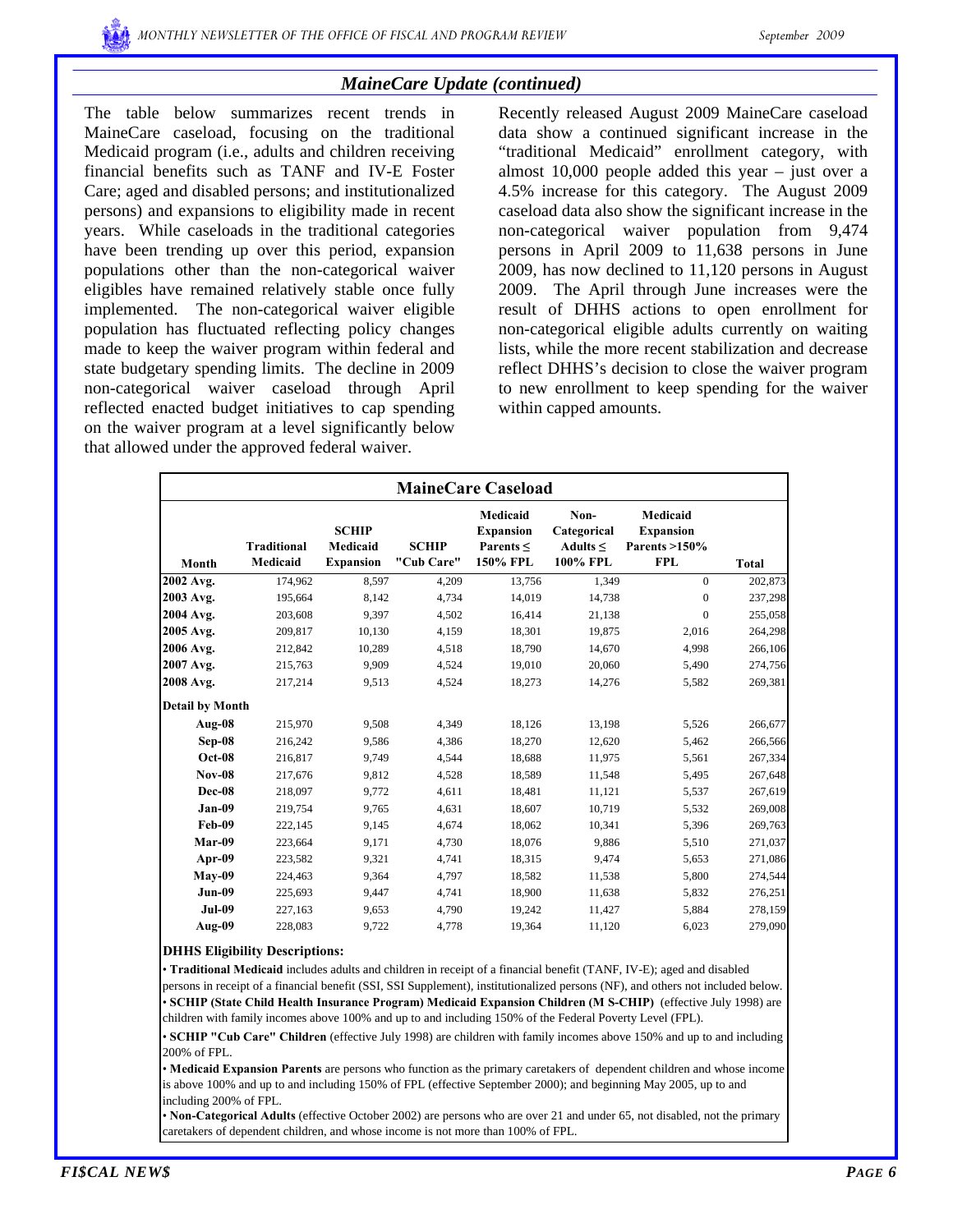|               | <b>TOTAL STATE EXPENDITURES - ALL FUNDING SOURCES</b> |          |               |                                              |                         |        |                        |              |                         |        |  |  |
|---------------|-------------------------------------------------------|----------|---------------|----------------------------------------------|-------------------------|--------|------------------------|--------------|-------------------------|--------|--|--|
|               |                                                       |          |               |                                              |                         |        | <b>OTHER STATE</b>     |              | <b>TOTAL</b>            |        |  |  |
| <b>FISCAL</b> | <b>GENERAL FUND</b>                                   |          |               | <b>FEDERAL FUNDS*</b><br><b>HIGHWAY FUND</b> |                         |        |                        | <b>FUNDS</b> | <b>EXPENDITURES</b>     |        |  |  |
| <b>YEAR</b>   | \$                                                    | % Chg.   | \$            | % Chg.                                       | \$                      | % Chg. | \$                     | % Chg.       | \$                      | % Chg. |  |  |
| 1995          | 1,686,997,648                                         | 5.9%     | 227,800,909   |                                              | 15.2% 1,119,033,246     | 6.9%   | 636,648,117            |              | 5.1% 3,670,479,920      | 6.6%   |  |  |
| 1996          | 1,682,207,127                                         | $-0.3%$  | 229,417,541   |                                              | 0.7% 1,162,072,173      | 3.8%   | 685,856,700            |              | 7.7% 3,759,553,542      | 2.4%   |  |  |
| 1997          | 1,768,652,528                                         | 5.1%     | 242, 135, 329 |                                              | 5.5% 1,215,420,364      | 4.6%   | 712,505,078            |              | 3.9% 3,938,713,298      | 4.8%   |  |  |
| 1998          | 1,898,373,018                                         | 7.3%     | 208,817,043   |                                              | -13.8% 1,324,495,695    | 9.0%   | 713,553,306            |              | 0.1% 4,145,239,062      | 5.2%   |  |  |
| 1999          | 2,153,508,109                                         | 13.4%    | 230,675,828   |                                              | 10.5% 1,356,063,995     | 2.4%   | 606,811,213            |              | $-15.0\%$ 4,347,059,145 | 4.9%   |  |  |
| 2000          | 2,317,138,580                                         | 7.6%     | 245,942,060   |                                              | 6.6% 1,494,733,492      | 10.2%  | 662,731,590            |              | 9.2% 4,720,545,722      | 8.6%   |  |  |
| 2001          | 2,571,368,893                                         | 11.0%    | 270,749,229   |                                              | 10.1% 1,539,761,065     | 3.0%   | 747,403,048            |              | 12.8% 5,129,282,235     | 8.7%   |  |  |
| 2002          | 2,583,684,236                                         | 0.5%     | 297,650,294   |                                              | 9.9% 1,685,480,263      | 9.5%   | 825,768,835            |              | 10.5% 5,392,583,628     | 5.1%   |  |  |
| 2003          | 2,533,197,609                                         | $-2.0\%$ | 304,987,282   |                                              | 2.5% 1,995,895,366      | 18.4%  | 847,781,450            |              | 2.7% 5,681,861,707      | 5.4%   |  |  |
| 2004          | 2,584,232,096                                         | 2.0%     | 283, 343, 403 |                                              | $-7.1\%$ 2,346,157,073  | 17.5%  | 940,739,873            |              | 11.0% 6,154,472,445     | 8.3%   |  |  |
| 2005          | 2,738,123,135                                         | 6.0%     | 299,596,972   |                                              | 5.7% 2,256,197,990      |        | $-3.8\%$ 1,021,235,651 |              | 8.6% 6,315,153,748      | 2.6%   |  |  |
| 2006          | 2,824,410,407                                         | 3.2%     | 370,948,351   |                                              | 23.8% 2,360,956,923     |        | 4.6% 1,112,524,920     |              | 8.9% 6,668,840,602      | 5.6%   |  |  |
| 2007          | 3,024,363,451                                         | 7.1%     | 352,202,706   |                                              | $-5.1\%$ 2,189,941,949  |        | $-7.2\%$ 1,162,715,301 |              | 4.5% 6,729,223,407      | 0.9%   |  |  |
| 2008          | 3,083,641,475                                         | 2.0%     | 349,155,025   |                                              | $-0.9\%$ 2,182,289,850  |        | $-0.3\%$ 1,272,920,938 |              | 9.5% 6,888,007,288      | 2.4%   |  |  |
| 2009          | 3,019,800,023                                         | $-2.1%$  | 307,608,312   |                                              | $-11.9\%$ 2,778,286,835 |        | 27.3% 1,427,625,058    |              | 12.2% 7,533,320,229     | 9.4%   |  |  |
|               | Ave. Growth - 1995 to 2009:                           | 4.2%     |               | 2.2%                                         |                         | 6.7%   |                        | 5.9%         |                         | 5.3%   |  |  |
|               | Ave. Growth - 2000 to 2009:                           | 3.0%     |               | 2.5%                                         |                         | 7.1%   |                        | 8.9%         |                         | 5.3%   |  |  |
|               | Ave. Growth - 2005 to 2009:                           | 2.5%     |               | 0.7%                                         |                         | 5.3%   |                        | 8.7%         |                         | 4.5%   |  |  |



SOURCES: State of Maine Annual Budgetary Financial Reports and Accounting Records

\* Federal Funds includes Federal Expenditures Fund, Federal Block Grant Fund and Federal Stimulus or American Recovery and Reinvestment Act (ARRA) Funds. ARRA actual expenditures in FY 2009 were \$240,544,841.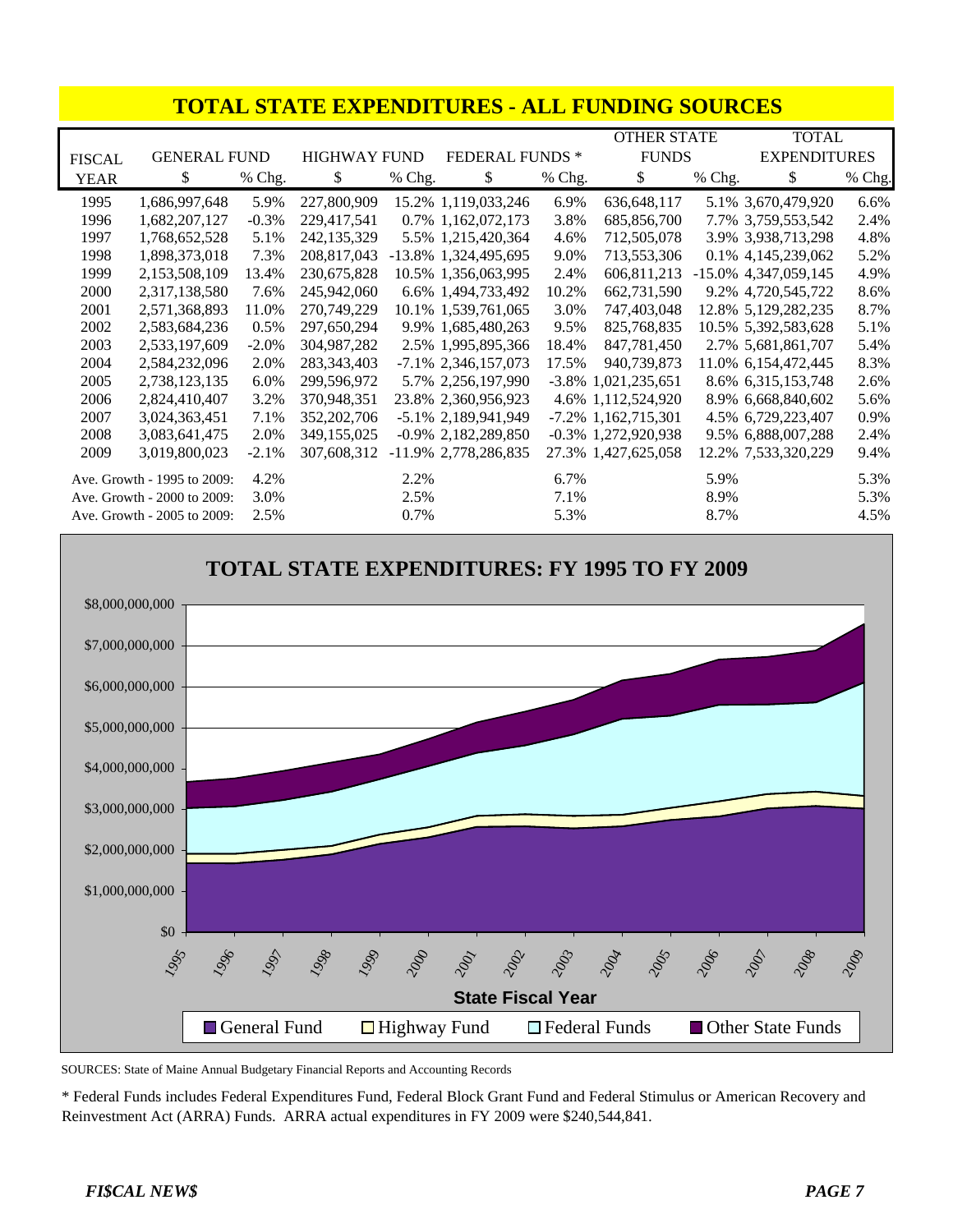# **General Fund and Highway Fund Revenue Fiscal Year Ending June 30, 2010 Reflecting Budgeted Amounts Through 124th Legislature, 1st Regular Session**

### **AUGUST 2009 REVENUE VARIANCE REPORT**

| <b>Revenue Line</b>                     | <b>August</b> '09<br><b>Budget</b> | August '09<br>Actual | August '09<br><b>Variance</b> | <b>FY10 YTD</b><br><b>Budget</b> | <b>FY10 YTD</b><br><b>Actual</b> | <b>FY10 YTD</b><br><b>Variance</b> | <b>FY10 YTD</b><br>Variance % | <b>FY10 Budgeted</b><br><b>Totals</b> |
|-----------------------------------------|------------------------------------|----------------------|-------------------------------|----------------------------------|----------------------------------|------------------------------------|-------------------------------|---------------------------------------|
| <b>General Fund</b>                     |                                    |                      |                               |                                  |                                  |                                    |                               |                                       |
| Sales and Use Tax                       | (524, 335)                         | (1,215,510.45)       | (691, 175.45)                 | 96,857,589                       | 84, 827, 710. 78                 | (12,029,878.22)                    | $-12.4%$                      | 981,766,394                           |
| Service Provider Tax                    | 164,722                            | 1,294,720.34         | 1,129,998.34                  | 4,973,492                        | 5,689,213.34                     | 715,721.34                         | 14.4%                         | 55,590,852                            |
| Individual Income Tax                   | 47,750,000                         | 44,760,767.03        | (2,989,232.97)                | 162,650,000                      | 151,376,284.28                   | (11, 273, 715, 72)                 | $-6.9%$                       | 1,410,317,850                         |
| Corporate Income Tax                    | 300,000                            | 1,870,063.27         | 1,570,063.27                  | 7,200,000                        | 11,729,391.42                    | 4,529,391.42                       | 62.9%                         | 144,697,500                           |
| Cigarette and Tobacco Tax               | 14,268,222                         | 12,175,070.49        | (2,093,151.51)                | 27,689,977                       | 27,146,927.29                    | (543, 049.71)                      | $-2.0%$                       | 137,881,705                           |
| <b>Insurance Companies Tax</b>          | 56,185                             | 106,702.64           | 50,517.64                     | 1,060,988                        | 820,898.46                       | (240,089.54)                       | $-22.6%$                      | 71,985,000                            |
| <b>Estate Tax</b>                       | (2,878,326)                        | (3,991,447.42)       | (1,113,121.42)                | $\boldsymbol{0}$                 | (1,278,793.35)                   | (1,278,793.35)                     | N/A                           | 30,124,796                            |
| Other Taxes and Fees                    | 9,575,490                          | 8,487,221.52         | (1,088,268.48)                | 19,273,304                       | 20,423,377.45                    | 1,150,073.45                       | 6.0%                          | 143,840,376                           |
| Fines, Forfeits and Penalties           | 3,920,428                          | 3,375,561.84         | (544, 866.16)                 | 7,512,372                        | 6,935,193.06                     | (577, 178.94)                      | $-7.7%$                       | 43,654,018                            |
| Income from Investments                 | 169,324                            | 60,079.99            | (109, 244.01)                 | 179,733                          | 60,297.96                        | (119, 435.04)                      | $-66.5%$                      | 947,908                               |
| <b>Transfer from Lottery Commission</b> | 4,762,916                          | 5,161,482.83         | 398,566.83                    | 8,573,239                        | 8,918,999.92                     | 345,760.92                         | 4.0%                          | 49,534,250                            |
| <b>Transfers to Tax Relief Programs</b> | (14, 289, 685)                     | (13,298,963.64)      | 990,721.36                    | (14,873,699)                     | (13,903,460.03)                  | 970,238.97                         | 6.5%                          | (116,953,498)                         |
| Transfers for Municipal Revenue Sharing | (9,569,107)                        | (8,715,202.98)       | 853,904.02                    | (26,440,806)                     | (23,694,340.67)                  | 2,746,465.33                       | 10.4%                         | (112, 509, 131)                       |
| Other Revenue                           | 675,774                            | 926,191.78           | 250,417.78                    | (5,990,305)                      | (4,616,790.80)                   | 1,373,514.20                       | 22.9%                         | 23,703,648                            |
| <b>Totals</b>                           | 54,381,608                         | 50,996,737.24        | (3,384,870.76)                | 288,665,884                      | 274,434,909.11                   | (14,230,974.89)                    | $-4.9%$                       | 2,864,581,668                         |
| <b>Highway Fund</b>                     |                                    |                      |                               |                                  |                                  |                                    |                               |                                       |
| <b>Fuel Taxes</b>                       | (3,373,912)                        | (62,978.44)          | 3,310,933.56                  | 14,376,067                       | 19,012,266.08                    | 4,636,199.08                       | 32.2%                         | 220, 305, 526                         |
| Motor Vehicle Registration and Fees     | 8,620,981                          | 7,577,086.86         | (1,043,894.14)                | 14,832,759                       | 15,502,759.44                    | 670,000.44                         | 4.5%                          | 77,674,394                            |
| <b>Inspection Fees</b>                  | 424,504                            | 344,064.03           | (80, 439.97)                  | 759,920                          | 590,979.53                       | (168, 940.47)                      | $-22.2%$                      | 4,157,802                             |
| Fines, Forfeits and Penalties           | 160,594                            | 150,253.91           | (10,340.09)                   | 308,439                          | 313,783.39                       | 5,344.39                           | 1.7%                          | 1,795,049                             |
| Income from Investments                 | 10,000                             | 23,134.66            | 13,134.66                     | 10,000                           | 23,134.66                        | 13,134.66                          | 131.3%                        | 203,237                               |
| Other Revenue                           | 213,794                            | (12, 134.65)         | (225, 928.65)                 | 789,752                          | 641,495.51                       | (148, 256.49)                      | $-18.8%$                      | 8,605,431                             |
| <b>Totals</b>                           | 6.055.961                          | 8,019,426.37         | 1,963,465.37                  | 31,076,937                       | 36,084,418.61                    | 5,007,481.61                       | 16.1%                         | 312,741,439                           |